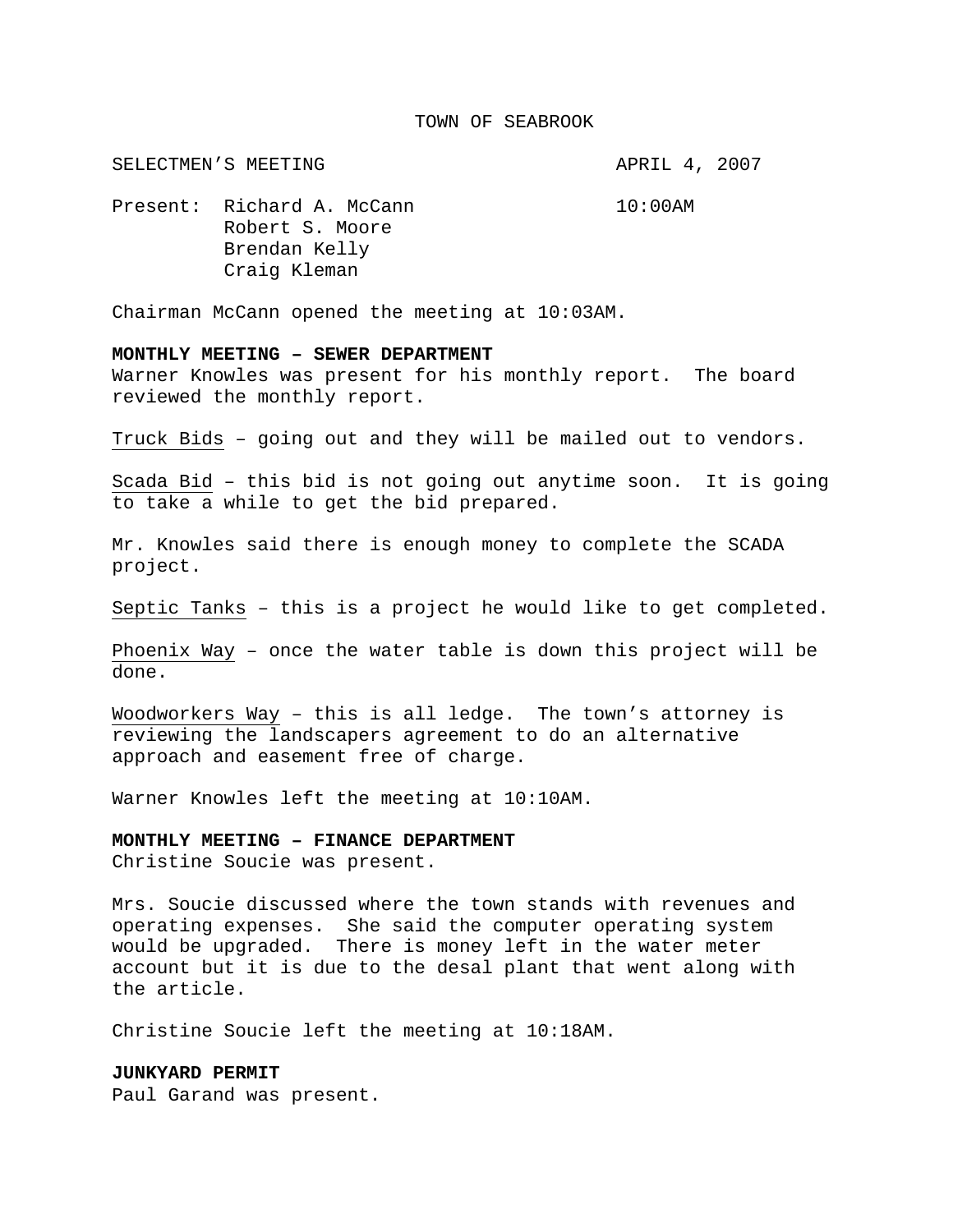SELECTMEN'S MEETING -2- APRIL 4, 2007

Mr. Garand explained what the state is looking for and why the request to raise the fee from \$25 to \$150. He said this went into effect on January 1, 2007. Mr. Garand said they must comply and if they do not they would be shut down and then the state would become involved.

Paul Garand left the meeting at 10:25AM.

# **PREVIOUS MINUTES – 3/21 PUBLIC**

MOTION: Robert S. Moore To adopt the minutes of Second: Brendan Kelly 1997 3/21 public. Unanimous

## **ESTIMATED TAX RATE - \$12.79 PER \$1000**

This is only an approximation of the 2007 tax rate. Mr. Kleman explained how the figure was arrived at.

#### **SEA REVISED PAY SCALE**

Mr. Kleman explained the pay scale was adjusted for the 15-year and 20-year steps only.

## **APPROVED PERMITS**

Mr. McCann read a list of the previously approved permits (see attached).

## **COUNTY NURSING HOME APPLICATION**

Lawrence O'Brien – 81 Railroad Avenue

MOTION: Robert S. Moore To approve and sign the Second: Brendan Kelly application. Unanimous

#### **REFUND**

Michael Lefebvre – 3 Sandpiper Lane - \$115.00

MOTION: Robert S. Moore To approve and sign the Second: Brendan Kelly metund. Unanimous

# **YIELD TAX - \$444.00**

| MOTION:   | Robert S. Moore       | To approve and sign the |  |  |
|-----------|-----------------------|-------------------------|--|--|
|           | Second: Brendan Kelly | yield tax.              |  |  |
| Unanimous |                       |                         |  |  |

### **WELFARE LIEN**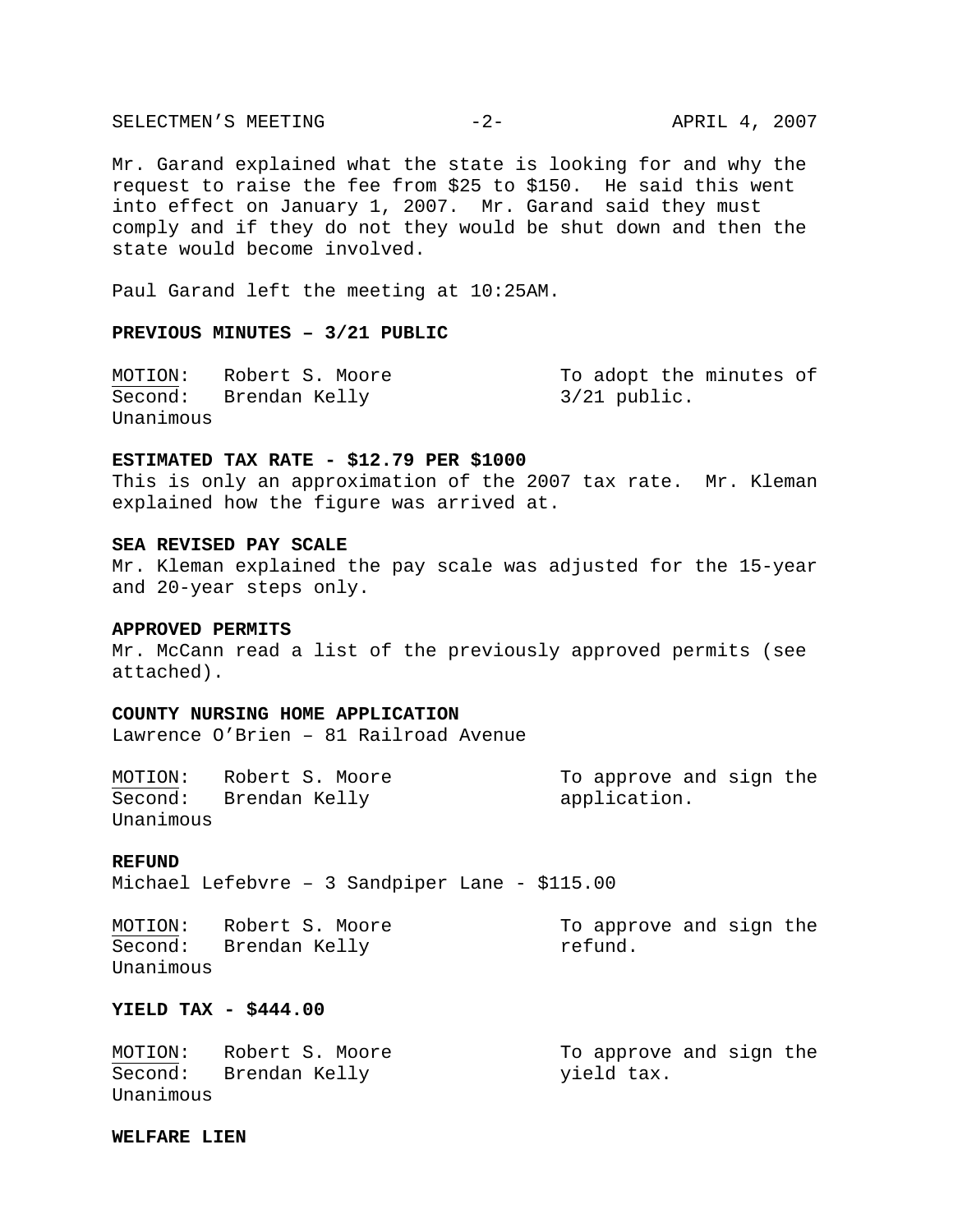| SELECTMEN'S MEETING |  |
|---------------------|--|
|---------------------|--|

Second: Robert S. Moore welfare lien. Unanimous

MOTION: Brendan Kelly To approve placing the

## **WATER SERVICE APPLICATION**

Claire Knowles – 315 Route 286 - \$350

MOTION: Robert S. Moore To approve and sign the Second: Brendan Kelly water application. Unanimous

# **JUNKYARD PERMIT APPLICATION**

| MOTION:   | Robert S. Moore | To approve the new       |
|-----------|-----------------|--------------------------|
| Second:   | Brendan Kelly   | application and increase |
| Unanimous |                 | the fee to $$150.$       |

## **STREETLIGHT – STAN'S WAY**

MOTION: Robert S. Moore To approve the street Second: Brendan Kelly **Example 2** light request for Stan's Unanimous Way.

## **TIMBER COURT**

Jessica & James Walsh

Sue Foote asked what the planning board needed to do if anything. The board would like to refer the plans to the planning board and they can have their attorney review.

## **CEMETERY MONUMENT**

The board would like to refer this to John Starkey for his recommendation.

### **SEA REVISED PAY SCALE**

MOTION: Richard A. McCann To approve the revised Second: Robert S. Moore **pay scale.** Unanimous

# **ELDERLY EXEMPTION**

Charles Souther – 52 Tricia Street Mabel Anderson – 54 Rocks Road

MOTION: Brendan Kelly To approve and sign both Second: Robert S. Moore elderly exemptions. Unanimous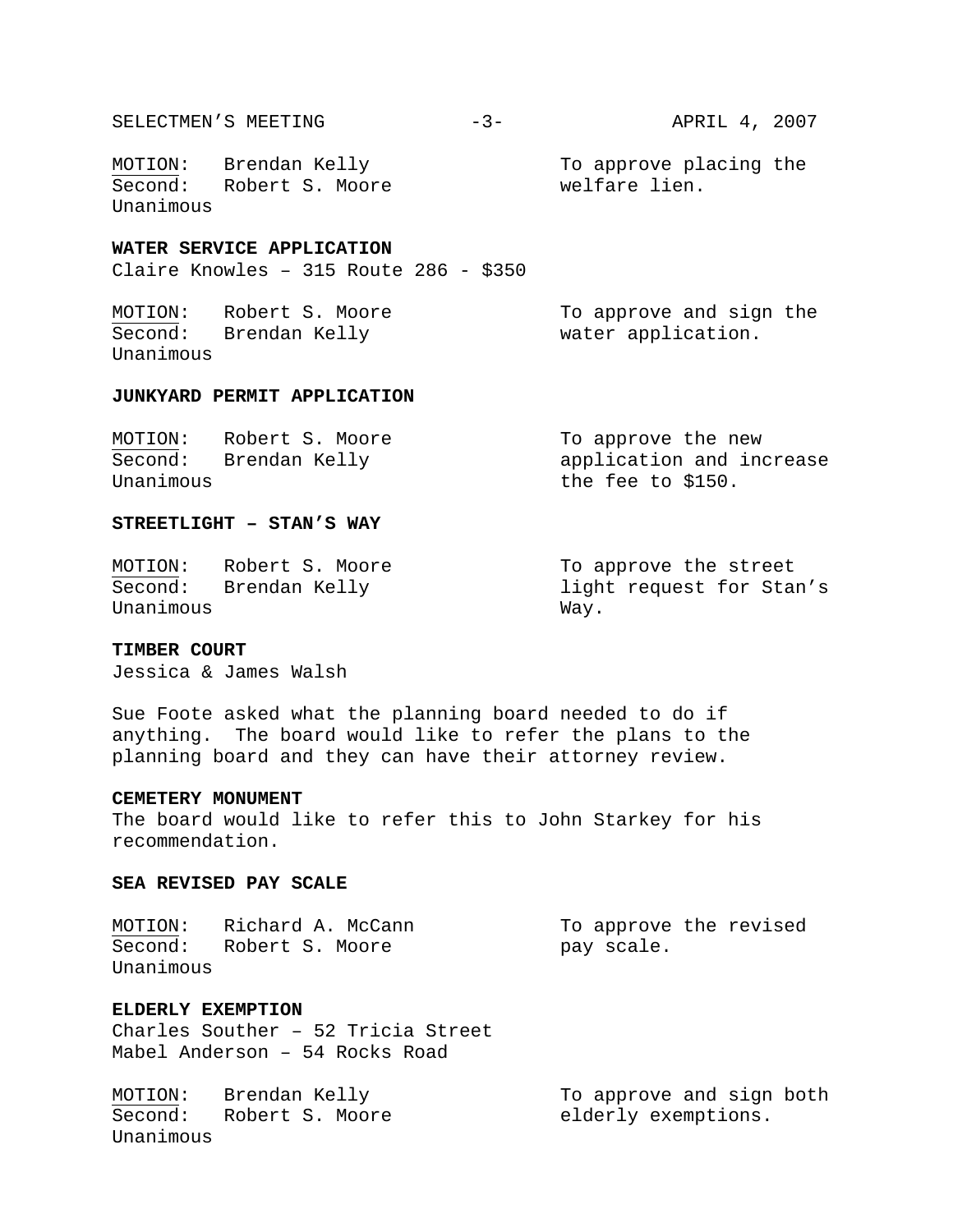SELECTMEN'S MEETING  $-4-$  APRIL 4, 2007

### **INDOOR SMOKING COMPLAINT**

Mr. Kleman is recommending banning smoking in the building and to look into an outside smoking area. The board agreed and suggested John Starkey and Paul Garand check into the outside area. Mr. Kleman has prepared a letter to send to the state.

|           | MOTION: Richard A. McCann | To accept the        |
|-----------|---------------------------|----------------------|
|           | Second: Robert S. Moore   | recommendation made. |
| Unanimous |                           |                      |

## **RESOLUTION FOR SEACOAST MPO**

Mr. McCann read the resolution into the record. Sue Foote spoke as to how this came about and what they are looking to do. There was general discussion on the openings and what the people should know before volunteering.

| MOTION:   | Robert S. Moore       | To approve and sign the |  |  |
|-----------|-----------------------|-------------------------|--|--|
|           | Second: Brendan Kelly | resolution.             |  |  |
| Unanimous |                       |                         |  |  |

Owen Latham asked where the DDR project stands. They are still waiting on the information for the traffic. Sue Foote said the site plan couldn't be approved until the off-site impact information is submitted. She also said the bills have not been paid and they owe about 1/4 of the planning board's annual budget and it has been due since December.

Mr. McCann clarified the board is going to try and have meetings every other Wednesday so not to go too long between meetings.

Mr. Kelly commented he attended a meeting with the DOT on Monday about the lights at Route 1 and Railroad Avenue. He said the crosswalk would be done when the weather is better.

Paula Wood asked if the board had taken into consideration any night meetings. Mr. McCann said they did but it conflicts with one members work schedule. He said if there was something of controversy on an upcoming agenda he would consider holding a night meeting. Mr. McCann also said the agendas are now posted on the website.

Mr. Kleman said the new appraiser; Angela Silva would be starting on April 12.

# **NON-PUBLIC SESSION**

| MOTION: | Robert S. Moore   | To go into non-public    |
|---------|-------------------|--------------------------|
| Second: | Richard A. McCann | session at 11:02AM under |